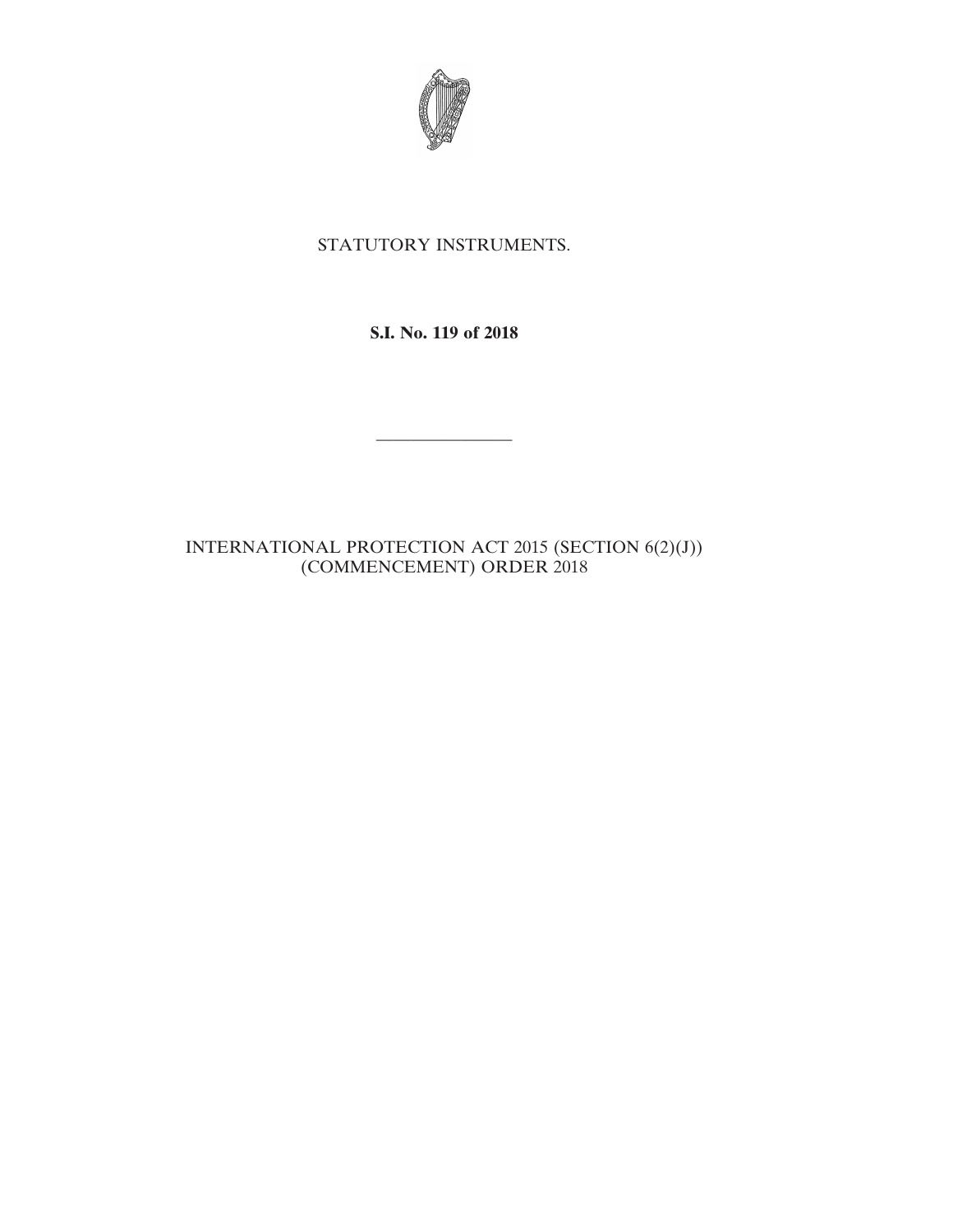#### INTERNATIONAL PROTECTION ACT 2015 (SECTION 6(2)(J)) (COMMENCEMENT) ORDER 2018

I, CHARLES FLANAGAN, Minister for Justice and Equality, in exercise of the powers conferred on me by section 1(2) of the International Protection Act 2015 (No. 66 of 2015), hereby order as follows:

1. This Order may be cited as the International Protection Act 2015 (Section 6(2)(*j*)) (Commencement) Order 2018.

2. The 16th day of April 2018 is appointed as the day on which section  $6(2)(*j*)$ of the International Protection Act 2015 (No. 66 of 2015) comes into operation.



GIVEN under my Official Seal, 16 April 2018.

> CHARLES FLANAGAN, Minister for Justice and Equality.

*Notice of the making of this Statutory Instrument was published in "Iris Oifigiúil" of* 20*th April*, 2018.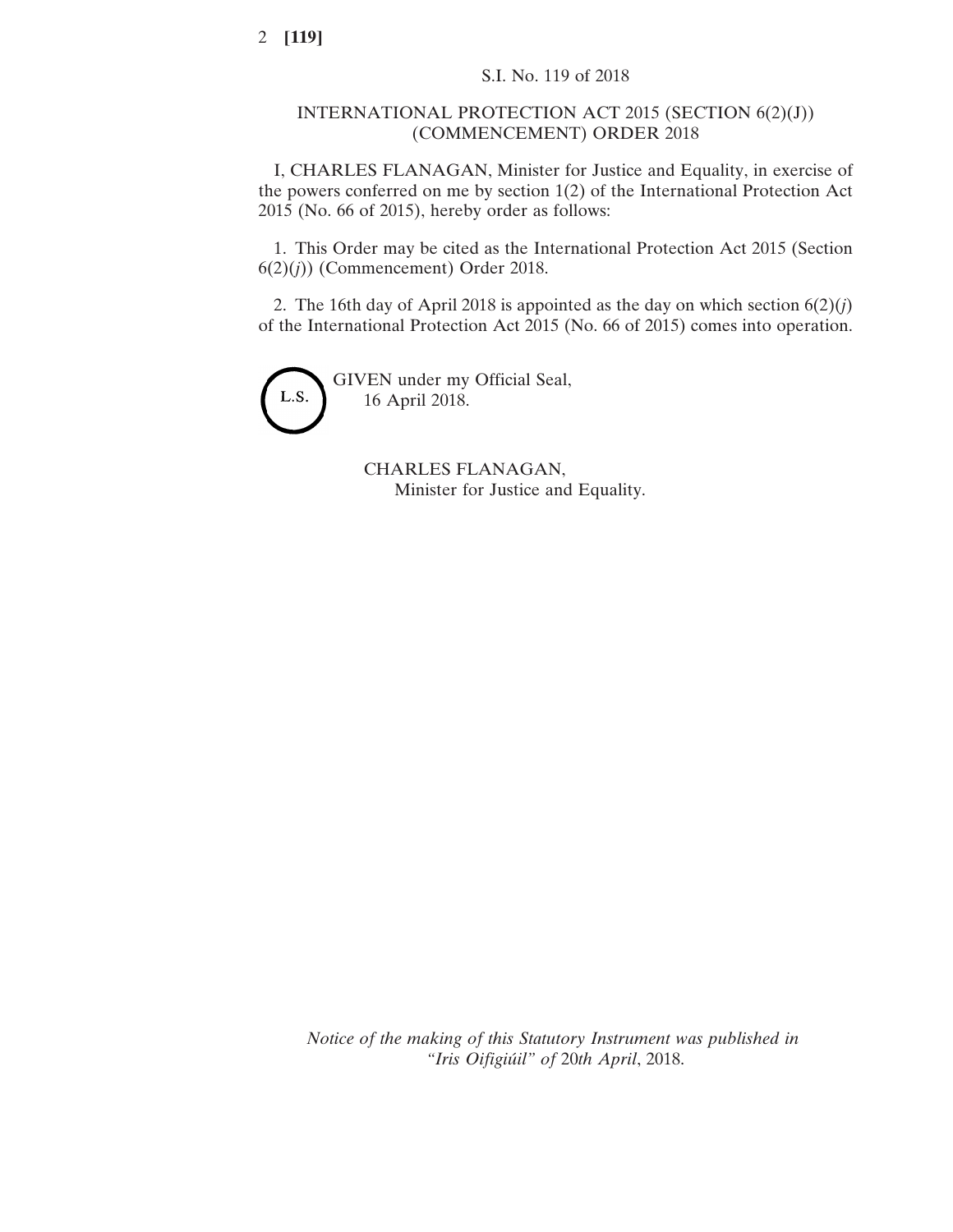#### EXPLANATORY NOTE

*(This note is not part of the Instrument and does not purport to be a legal interpretation.)*

This Order provides for the commencement of Section 6(2)(j) of the International Protection Act 2015